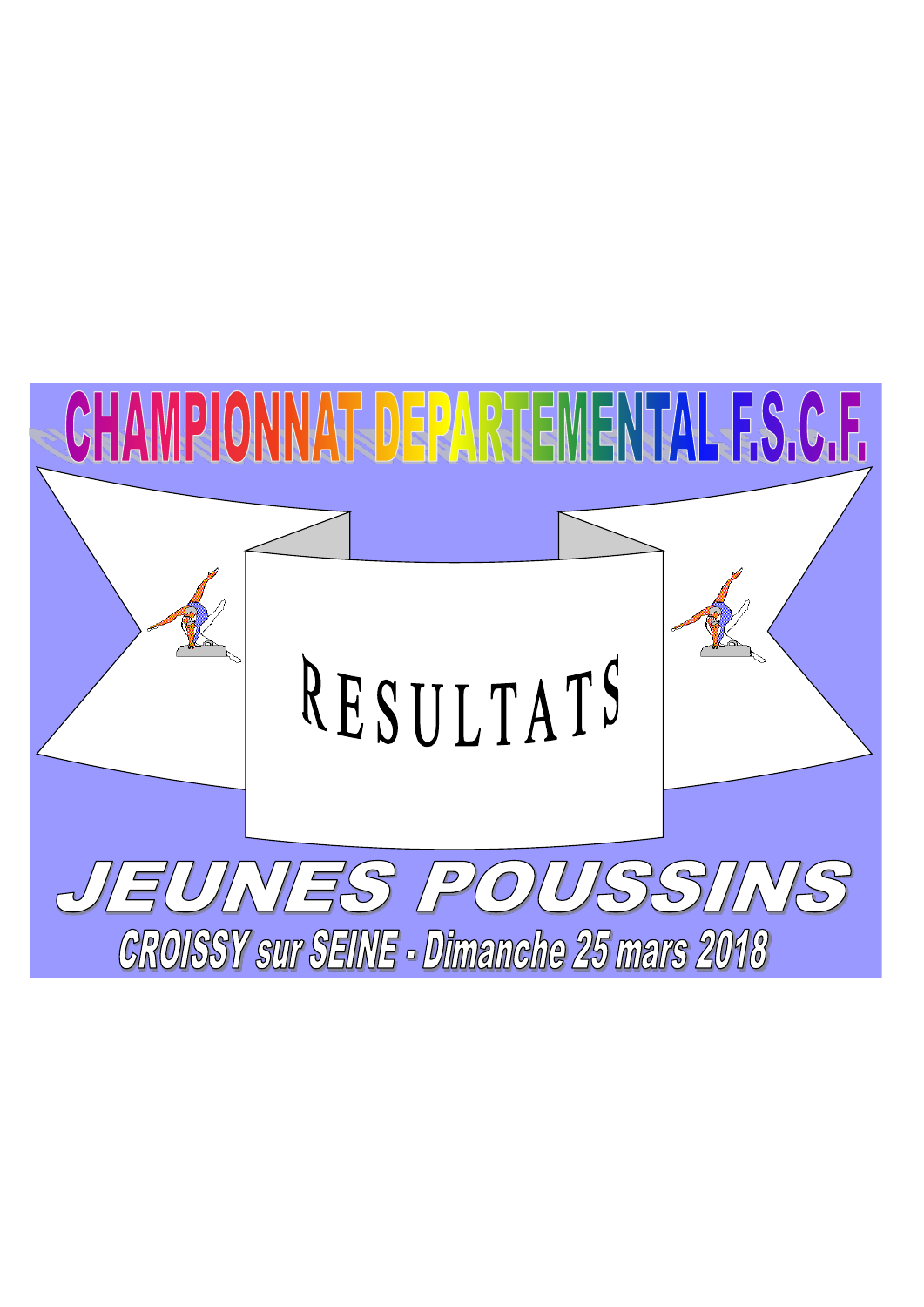## **CLASSEMENT PAR EQUIPE CHAMPIONNAT DEPARTEMENTAL JEUNES POUSSINS CROISSY sur SEINE 2017**

|                  | Sol   | Saut  | <b>Paralleles</b> | <b>Fixe</b> | <b>Anneaux</b> | Arcon | <b>TOTAL</b> |
|------------------|-------|-------|-------------------|-------------|----------------|-------|--------------|
| AT <sub>1</sub>  | 48.00 | 50.90 | 47.00             | 42.60       | 35.70          | 24.50 | 248.70       |
| JC 1             | 42.30 | 50.30 | 44.70             | 44.50       | 35.00          | 26.40 | 243.20       |
| <b>GAB</b>       | 42.90 | 49.10 | 41.70             | 43.90       | 35.80          | 25.10 | 238,50       |
| SLP <sub>1</sub> | 47.80 | 50.00 | 44.70             | 43.40       | 19.00          | 19.00 | 223.90       |
| JC <sub>2</sub>  | 31.00 | 49.50 | 42.40             | 42.60       | 31.80          | 18,10 | 215.40       |
| SLP <sub>2</sub> | 43.60 | 48.70 | 43.30             | 41.70       | 17.50          | 17.80 | 212.60       |
| AT <sub>2</sub>  | 38.60 | 42.70 | 39.20             | 44.30       | 21,20          | 19.20 | 205,20       |

| <b>JEUNES POUSSINS</b> | JP3 | 2009         | 16 |
|------------------------|-----|--------------|----|
|                        | JP2 | 2010         | 16 |
|                        | IP1 | 2011         |    |
|                        |     | <b>TOTAL</b> | 40 |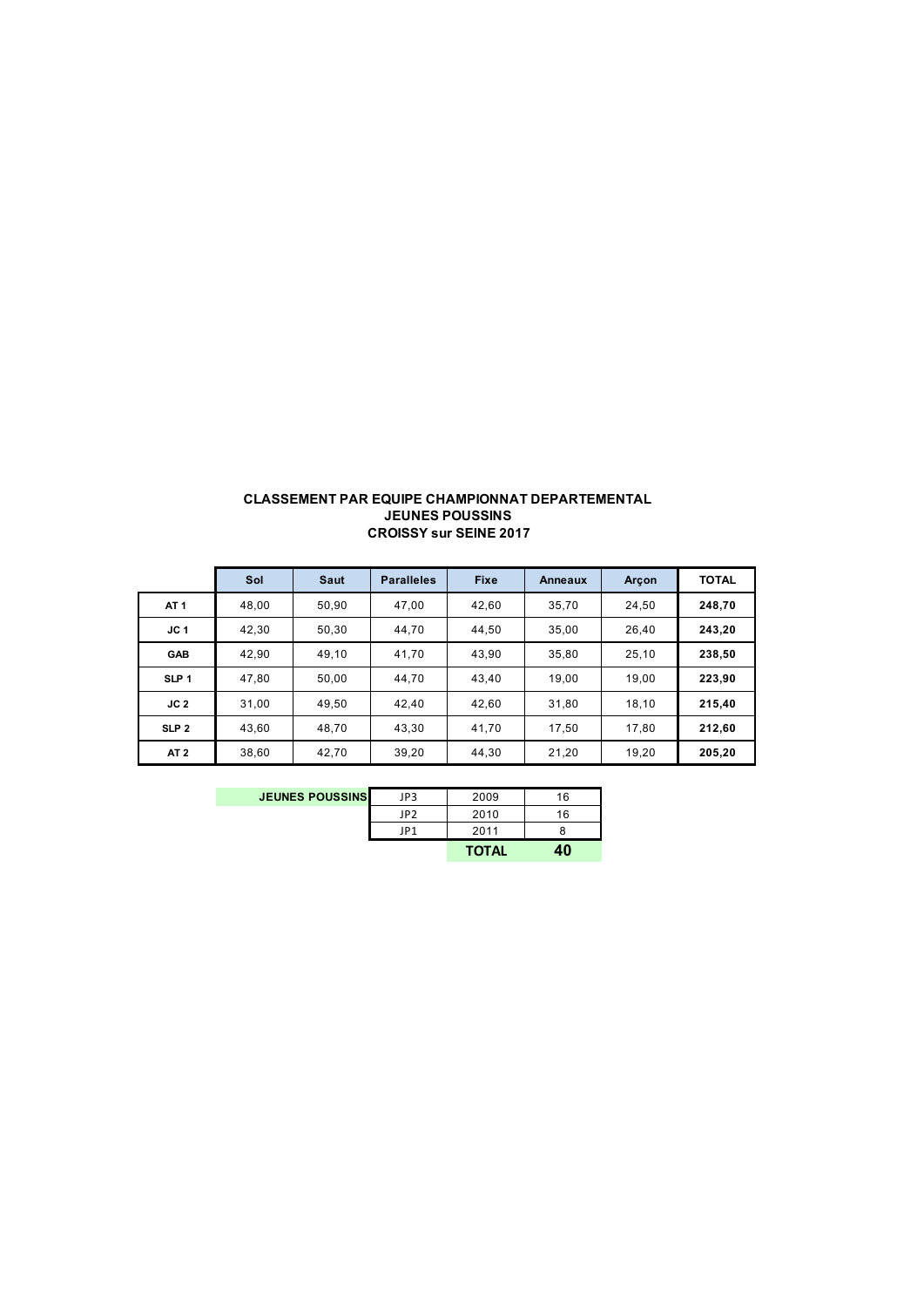|                      | GAB                                                  |                     |                                      |                |                      |                                                |                            |                                  |                |                                  |                 |              |                       |
|----------------------|------------------------------------------------------|---------------------|--------------------------------------|----------------|----------------------|------------------------------------------------|----------------------------|----------------------------------|----------------|----------------------------------|-----------------|--------------|-----------------------|
|                      | Nom, Prénom                                          | An.                 | Sigle                                | Sol            |                      | Saut                                           | <b>Paralleles</b>          |                                  | Fixe           |                                  | Anneaux         | Arçon        | <b>TOTAL</b>          |
| 1                    | BEAUFOUR adrian                                      | 2010                | GAB                                  | 10,20          | 3                    | 12.40<br>3                                     | 10.30                      | $\overline{2}$                   | 11.40          | $\overline{2}$                   | 9,30            | 6,60         | 60,20                 |
| $\overline{2}$       | LOUIS nathan                                         | 2009                | GAB                                  | 11,90          | $\overline{4}$       | 12,60<br>3                                     | 11,40                      | $\overline{2}$                   | 11,00          | $\overline{4}$                   | 9,10            | 6,90         | 62,90                 |
| 3                    | <b>MONNOT</b> timothe                                | 2009                | GAB                                  | 11,60          | 3                    | 12,00<br>3                                     | 10,20                      | $\overline{2}$                   | 10,80          | $\overline{2}$                   | 8,80            | 5,10         | 58,50                 |
| 4                    | THOMAS edern                                         | 2011                | GAB                                  | 9,20           | $\overline{2}$       | 12,10<br>$\mathbf{3}$                          | 9,80                       | 2                                | 10,70          | $\overline{2}$                   | 8,60            | 6,50         | 56,90                 |
|                      |                                                      | <b>TOTAL EQUIPE</b> |                                      | 42,90          |                      | 49.10                                          | 41.70                      |                                  | 43,90          |                                  | 35,80           | 25,10        | 238,50                |
|                      |                                                      |                     |                                      |                |                      |                                                |                            |                                  |                |                                  |                 |              |                       |
|                      | <b>AVENIR de TRIEL 1</b>                             |                     |                                      |                |                      |                                                |                            |                                  |                |                                  |                 |              |                       |
|                      | Nom, Prénom                                          | An.                 | Sigle                                | Sol            |                      | Saut                                           | <b>Paralleles</b>          |                                  | Fixe           |                                  | Anneaux         | Arçon        | <b>TOTAL</b>          |
| -1<br>$\overline{c}$ | <b>TRUFFELI Clarence</b><br><b>GOURGUECHON Emile</b> | 2011<br>2011        | AT <sub>1</sub>                      | 11,50<br>11,70 | 3<br>$\mathbf{3}$    | 11,50<br>3<br>3<br>12,60                       | 10.00<br>11,40             | $\overline{2}$<br>$\overline{2}$ | 10,10<br>10,30 | $\overline{2}$<br>$\overline{2}$ | 8,80<br>8,60    | 5,70<br>4,80 | 57,60<br>59,40        |
| 3                    | ROUZEAU Adrien                                       | 2009                | AT <sub>1</sub><br>AT1               | 12,00          | 3                    | 12,70<br>3                                     | 11.20                      | $\overline{2}$                   | 9,50           | $\overline{2}$                   | 6,20            | 5,20         | 56,80                 |
| $\overline{4}$       | <b>MUSEUX Baptiste</b>                               | 2009                | AT1                                  | 11,60          | 3                    | 12,20<br>3                                     | 11,10                      | $\overline{2}$                   | 10,10          | $\overline{2}$                   | 3,60            | 4,90         | 53,50                 |
| 5                    | <b>SENEQUE Gabriel</b>                               | 2009                | AT <sub>1</sub>                      | 11,80          | $\mathbf{3}$         | 12,70<br>3                                     | 11.70                      | $\overline{2}$                   | 10,60          | 3                                | 9,30            | 7,20         | 63,30                 |
| 6                    | LE GUENNIC Martin                                    | 2010                | AT1                                  | 12,50          | $\overline{4}$       | 12,90<br>$\overline{4}$                        | 12,70                      | $\overline{4}$                   | 11,60          | 3                                | 9,00            | 6,40         | 65,10                 |
|                      |                                                      | <b>TOTAL EQUIPE</b> |                                      | 48,00          |                      | 50,90                                          | 47,00                      |                                  | 42,60          |                                  | 35,70           | 24,50        | 248,70                |
|                      |                                                      |                     |                                      |                |                      |                                                |                            |                                  |                |                                  |                 |              |                       |
|                      | <b>AVENIR de TRIEL 2</b>                             |                     |                                      |                |                      |                                                |                            |                                  |                |                                  |                 |              |                       |
|                      | Nom, Prénom                                          | An.                 | Sigle                                | Sol            |                      | Saut                                           | <b>Paralleles</b>          |                                  | Fixe           |                                  | Anneaux         | Arçon        | <b>TOTAL</b>          |
| 1<br>$\overline{2}$  | <b>JAUSSAUD Louis</b><br>PIERRE Tristan              | 2009                | AT <sub>2</sub>                      | 9,50<br>9,60   | -1<br>$\overline{1}$ | 10,40<br>$\mathbf{1}$<br>10.00<br>3            | 9,80<br>9,90               | $\overline{2}$<br>$\overline{2}$ | 10,70<br>10.70 | $\overline{2}$<br>$\overline{2}$ | 4,90<br>3,20    | 4,70<br>4,70 | 50,00<br>48,10        |
| 3                    | <b>VACHER Maxime</b>                                 | 2009<br>2010        | AT <sub>2</sub><br>AT <sub>2</sub>   | 9,40           | $\overline{1}$       | 10,00<br>3                                     | 9,00                       | $\overline{2}$                   | 11,10          | $\overline{2}$                   | 4,60            | 4,50         | 48,60                 |
| 4                    | ROQUES Nolan                                         | 2011                | AT <sub>2</sub>                      | 9,60           |                      | 10,20<br>1                                     | 9,70                       | $\overline{2}$                   | 11,10          | $\overline{2}$                   | 4,60            | 3,10         | 48,30                 |
| 5                    | <b>BLIVET Florian</b>                                | 2011                | AT <sub>2</sub>                      | 9.90           | 1                    | 3<br>12,10                                     | 9.80                       | $\overline{2}$                   | 11,40          | $\overline{2}$                   | 7,10            | 5,30         | 55,60                 |
|                      |                                                      | <b>TOTAL EQUIPE</b> |                                      | 38,60          |                      | 42.70                                          | 39.20                      |                                  | 44,30          |                                  | 21,20           | 19,20        | 205,20                |
|                      |                                                      |                     |                                      |                |                      |                                                |                            |                                  |                |                                  |                 |              |                       |
|                      | La Jeunesse de CROISSY 1                             |                     |                                      |                |                      |                                                |                            |                                  |                |                                  |                 |              |                       |
|                      | Nom, Prénom                                          | An.                 | Sigle                                | Sol<br>5,50    |                      | Saut<br>12,30<br>3                             | <b>Paralleles</b><br>10.40 | 2                                | Fixe<br>10,60  | $\overline{2}$                   | Anneaux<br>6,70 | Arçon        | <b>TOTAL</b><br>50,50 |
| -1<br>$\overline{2}$ | <b>DEDMAN Loïc</b><br><b>DUTERNE Florian</b>         | 2009<br>2010        | JC1<br>JC1                           | 6,20           | 3<br>3               | 12,30<br>3                                     | 10,90                      | 2                                | 10,80          | $\overline{2}$                   | 5,70            | 5,00<br>4,10 | 50,00                 |
| 3                    | JOURDAN-FERNANDES Sasha                              | 2010                | JC1                                  | 6,10           | $\overline{4}$       | 12,60<br>3                                     | 11,00                      | $\overline{2}$                   | 10,40          | $\overline{2}$                   | 8,40            | 6,50         | 55,00                 |
| $\overline{4}$       | <b>ORCHARD Lewis</b>                                 | 2010                | JC1                                  | 12,00          | $\overline{4}$       | 12,40<br>3                                     | 10,40                      | 3                                | 11,40          | 3                                | 8,20            | 6,60         | 61,00                 |
| 5                    | <b>BETHELL Théodore</b>                              | 2011                | JC1                                  | 6,60           | $\overline{4}$       | 12,50<br>3                                     | 11,20                      | $\overline{2}$                   | 11,30          | 3                                | 8,10            | 6,00         | 55,70                 |
| 6                    | <b>GLUCK Phileas</b>                                 | 2009                | JC1                                  | 11,20          | $\overline{4}$       | 3<br>12,70                                     | 11,50                      | 3                                | 11,00          | 3                                | 9,20            | 6,70         | 62,30                 |
|                      |                                                      |                     |                                      |                |                      |                                                |                            |                                  |                |                                  |                 |              |                       |
| 7                    | MAILLOT Lealand                                      | 2010                | JC1                                  | 12,50          | $\overline{4}$       | 12,50<br>3                                     | 11,00                      | 3                                | 10,70          | 3                                | 9,20            | 6,60         | 62,50                 |
|                      |                                                      | <b>TOTAL EQUIPE</b> |                                      | 42.30          |                      | 50.30                                          | 44.70                      |                                  | 44.50          |                                  | 35.00           | 26.40        | 243,20                |
|                      | La Jeunesse de CROISSY 2                             |                     |                                      |                |                      |                                                |                            |                                  |                |                                  |                 |              |                       |
|                      | Nom, Prénom                                          | An.                 | Sigle                                | Sol            |                      | Saut                                           | <b>Paralleles</b>          |                                  | Fixe           |                                  | Anneaux         | Arçon        | <b>TOTAL</b>          |
| 1                    | PEREIRA DAS NEVES Valentin                           | 2011                | JC <sub>2</sub>                      | 6,80           | $\overline{2}$       | 12,40<br>3                                     | 10.00                      | 2                                | 9,50           | $\overline{2}$                   | 7,40            | 4,80         | 50,90                 |
| $\overline{c}$       | RAMBAUD Romain                                       | 2010                | JC <sub>2</sub>                      | 6,20           | $\overline{2}$       | 3<br>11,80                                     | 9,90                       | $\overline{2}$                   | 10,20          | $\overline{2}$                   | 7.40            | 2,60         | 48,10                 |
| 3                    | <b>TARADE Matis</b>                                  | 2009                | JC <sub>2</sub>                      | 5,00           | $\overline{c}$       | 3<br>5,00                                      | 6,50                       | $\overline{2}$                   | 9,90           | $\overline{c}$                   | 4,70            | 3,00         | 34,10                 |
| $\overline{4}$       | <b>HUREL Robin</b>                                   | 2011                | JC <sub>2</sub>                      | 5.00           | $\overline{2}$       | 3<br>4.00                                      | 6,50                       | 2                                | 9,30           | 2                                | 7.80            | 2.40         | 35,00                 |
| 5                    | CLARK Jack                                           | 2009                | JC <sub>2</sub>                      | 6,00           | 3                    | 12,30<br>$\mathbf{3}$                          | 11,00                      | $\overline{2}$                   | 11,10          | $\overline{2}$                   | 9,20            | 4,70         | 54,30                 |
| 6<br>$\overline{7}$  | <b>LEDENT Sacha</b><br><b>BIORET Lucas</b>           | 2009<br>2010        | JC <sub>2</sub><br>JC <sub>2</sub>   | 12,00          | 3<br>3               | 12,50<br>$\mathbf{3}$<br>3                     | 10,90                      | $\overline{2}$<br>$\overline{2}$ | 11,40<br>9,70  | $\overline{2}$<br>$\overline{2}$ | 5,20            | 4,40         | 56,40<br>46,30        |
|                      |                                                      |                     |                                      | 5,00           |                      | $\overline{12,30}$                             | 10,50                      |                                  |                |                                  | 4,60            | 4,20         |                       |
|                      |                                                      | <b>TOTAL EQUIPE</b> |                                      | 31,00          |                      | 49,50                                          | 42,40                      |                                  | 42,60          |                                  | 31,80           | 18,10        | 215,40                |
|                      | Saint Louis Poissy 1                                 |                     |                                      |                |                      |                                                |                            |                                  |                |                                  |                 |              |                       |
|                      | Nom, Prénom                                          | An.                 | Sigle                                | Sol            |                      | Saut                                           | <b>Paralleles</b>          |                                  | Fixe           |                                  | Anneaux         | Arçon        | <b>TOTAL</b>          |
| $\mathbf 1$          | PIAT Célian                                          | 2010                | SLP 1                                | 12,00          | 3                    | $12,50$ 3                                      | 9,00                       | $\overline{2}$                   | 10,60          | $\overline{2}$                   | 2,80            | 4,60         | 51,50                 |
| $\overline{c}$       | <b>LEGRAND Elliot</b>                                | 2009                | SLP <sub>1</sub>                     | 11,50          | $\mathbf{3}$         | 12,00<br>3                                     | 11,10                      | $\overline{2}$                   | 10,90          | $\overline{2}$                   | 4,80            | 4,40         | 54,70                 |
| 3<br>4               | <b>BOUCHAID Jed</b>                                  | 2010                | SLP <sub>1</sub><br>SLP <sub>1</sub> | 11,00          | $\mathbf{3}$<br>3    | 12,50<br>3<br>3                                | 11,30                      | $\overline{2}$<br>$\overline{2}$ | 11,10          | $\overline{2}$                   | 4,90<br>3,50    | 4,70<br>4,30 | 55,50                 |
| 5                    | <b>FABRE Adrien</b><br><b>MOULINET Louis</b>         | 2009<br>2010        | SLP <sub>1</sub>                     | 11,90<br>11,70 | 3                    | 12,30<br>12,50<br>$\mathbf{3}$                 | 11,50<br>10,80             | $\overline{2}$                   | 10,60<br>10,50 | $\overline{2}$<br>$\overline{2}$ | 4,00            | 5,00         | 54,10<br>54,50        |
| 6                    | <b>CAPERAN Max</b>                                   | 2009                | SLP <sub>1</sub>                     | 12,20          | $\mathbf{3}$         | 12,50<br>$\mathbf{3}$                          | 10,00                      | $\overline{2}$                   | 10,80          | 2 <sup>2</sup>                   | 5,30            | 4,70         | 55,50                 |
|                      |                                                      | <b>TOTAL EQUIPE</b> |                                      | 47,80          |                      | 50,00                                          | 44,70                      |                                  | 43,40          |                                  | 19,00           | 19,00        | 223,90                |
|                      |                                                      |                     |                                      |                |                      |                                                |                            |                                  |                |                                  |                 |              |                       |
|                      | <b>Saint Louis Poissy 2</b>                          |                     |                                      |                |                      |                                                |                            |                                  |                |                                  |                 |              |                       |
|                      | Nom, Prénom                                          | An.                 | Sigle                                | Sol            |                      | Saut                                           | <b>Paralleles</b>          |                                  | Fixe           |                                  | Anneaux         | Arçon        | <b>TOTAL</b>          |
| $\mathbf 1$          | <b>KANTHAR Eelavan</b>                               | 2010                | SLP <sub>2</sub>                     | 10,20          | 3                    | 11,00<br>$\mathbf{3}$                          | 11,40                      | $\overline{2}$                   | 10,80          | $\overline{2}$                   | 3,50            | 4,50         | 51,40                 |
| 2<br>3               | <b>VINOLO Gabriel</b><br><b>GUIDOUX Axel</b>         | 2010                | SLP <sub>2</sub><br>SLP <sub>2</sub> | 10,60<br>10,80 | 3<br>3               | 11,90<br>$\mathbf{3}$<br>12,10<br>$\mathbf{3}$ | 10,00<br>10,10             | $\overline{2}$<br>2              | 10,50<br>10,20 | $\overline{2}$<br>$\overline{2}$ | 4,40<br>2,80    | 4,20<br>4,30 | 51,60<br>50,30        |
| 4                    | <b>TYNDIUK Victor</b>                                | 2010<br>2010        | SLP <sub>2</sub>                     | 10,00          | 3                    | 12,30<br>3                                     | 10,50                      | $\overline{2}$                   | 10,00          | $\overline{2}$                   | 4,10            | 3,90         | 50,80                 |
| 5                    | FROJMAN Arié                                         | 2009                | SLP <sub>2</sub>                     | 12,00          | 3                    | 12,40<br>3                                     | 11,30                      | $\overline{2}$                   | 10,20          | $\overline{2}$                   | 5,50            | 4,80         | 56,20                 |
|                      |                                                      | <b>TOTAL EQUIPE</b> |                                      | 43,60          |                      | 48,70                                          | 43,30                      |                                  | 41,70          |                                  | 17,50           | 17,80        | 212,60                |
|                      |                                                      |                     |                                      |                |                      |                                                |                            |                                  |                |                                  |                 |              |                       |
|                      | <b>GUIDOUX Ewan</b>                                  | 2008                | SLP <sub>2</sub>                     | 10,50          | 3                    | 6,00<br>$\mathbf{3}$                           | 10,50                      | 2 <sup>1</sup>                   | 10,30          | $\overline{2}$                   | 2,70            | 4,40         | 44,40                 |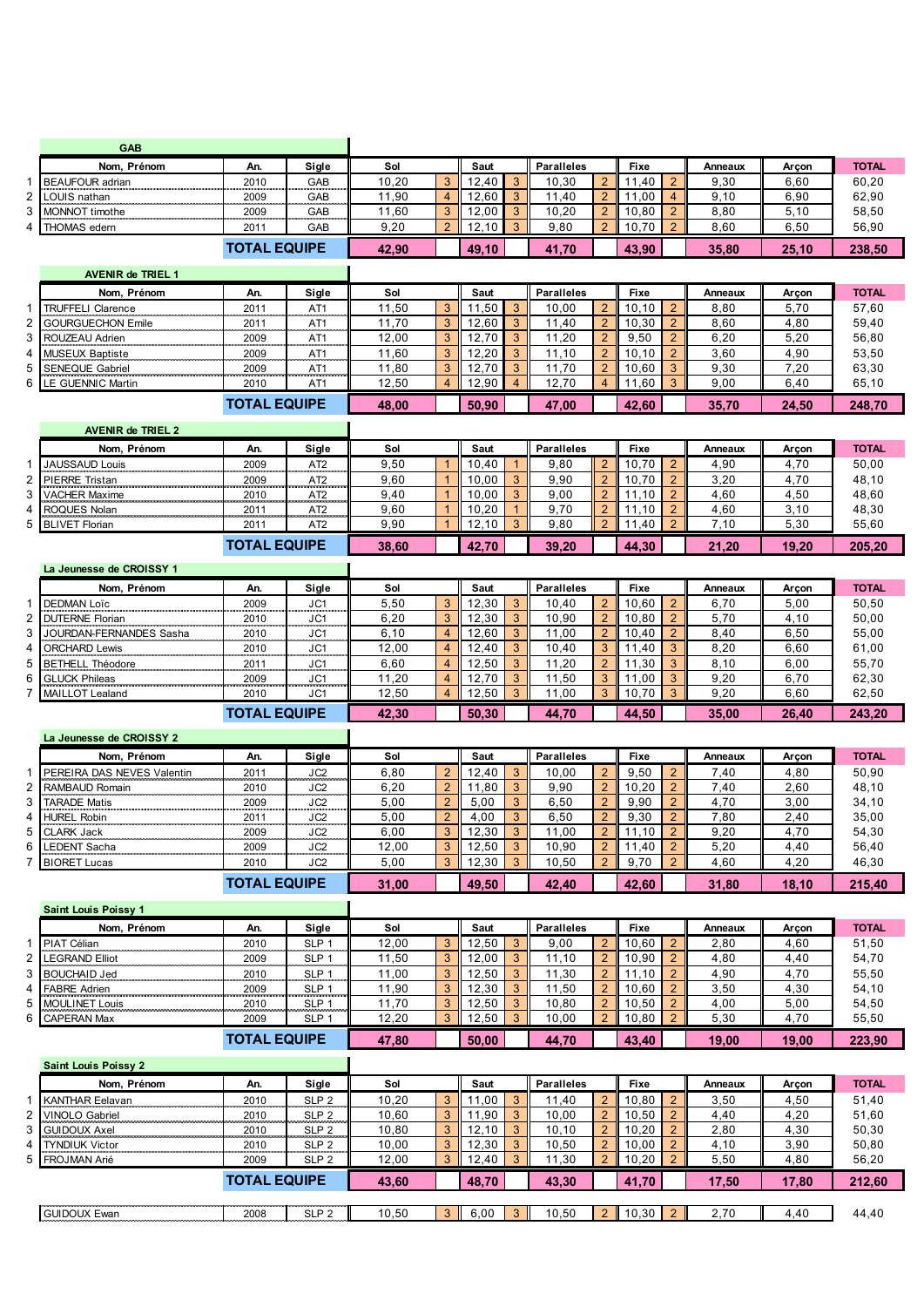## **CLASSEMENT INDIVIDUEL CHAMPIONNAT DEPARTEMENTAL JEUNES POUSSINS CROISSY sur SEINE 2018**

| <b>Classement</b>        | Total        | Nom, Prénom                | An.       | Sigle                         | Sol   | Saut        | <b>Paralleles</b> | Fixe   | Anneaux | Arcon |
|--------------------------|--------------|----------------------------|-----------|-------------------------------|-------|-------------|-------------------|--------|---------|-------|
| $\overline{\phantom{1}}$ | 63,30        | SENEQUE Gabriel            | 2009      | AT <sub>1</sub>               | 11,80 | 12,70       | 11,70             | 10,60  | 9,30    | 7,20  |
| . 2. .                   | 62,90        | LOUIS nathan               | 2009      | GAB                           | 11,90 | 12,60       | 11,40             | 11,00  | 9,10    | 6,90  |
|                          | 62,30        | <b>GLUCK Phileas</b>       | 2009      | JC1                           | 11,20 | 12,70       | 11,50             | 11,00  | 9,20    | 6,70  |
|                          | 58,50        | MONNOT timothe             | 2009      | GAB                           | 11,60 | 12,00       | 10,20             | 10,80  | 8,80    | 5,10  |
| 5                        | 56,80        | ROUZEAU Adrien             | 2009      | AT1                           | 12,00 | 12,70       | 11,20             | 9,50   | 6, 20   | 5,20  |
| 6                        | 56,40        | LEDENT Sacha               | 2009      | JC2                           | 12,00 | 12,50       | 10,90             | 11,40  | 5,20    | 4,40  |
|                          | 56,20        | <b>FROJMAN Arié</b>        | 2009      | SLP <sub>2</sub>              | 12,00 | 12,40       | 11,30             | 10,20  | 5,50    | 4,80  |
|                          | 55,50        | CAPERAN Max                | 2009      | SLP <sub>1</sub><br><u>--</u> | 12,20 | 12,50       | 10,00             | 10,80  | 5,30    | 4,70  |
| 9                        | 54,70        | <b>LEGRAND Elliot</b>      | 2009      | SLP                           | 11,50 | 12,00       | 11, 10            | 10,90  | 4,80    | 4,40  |
| 10                       | 54,30        | CLARK Jack                 | 2009      | JC2                           | 6,00  | 12,30       | 11,00             | 11,10  | 9,20    | 4,70  |
| 11                       | 54,10        | FABRE Adrien               | 2009      | SLP 1                         | 11,90 | 12,30       | 11,50             | 10,60  | 3,50    | 4,30  |
| 12                       | 53,50        | MUSEUX Baptiste            | 2009      | AT <sub>1</sub>               | 11,60 | 12,20       | 11,10             | 10, 10 | 3,60    | 4,90  |
| .13.                     | 50,50        | DEDMAN Loïc                | 2009      | JC1                           | 5,50  | 12,30       | 10,40             | 10,60  | 6,70    | 5,00  |
| $\frac{14}{1}$           | 50,00        | JAUSSAUD Louis             | 2009<br>. | AT <sub>2</sub>               | 9,50  | 10,40       | 9,80              | 10,70  | 4,90    | 4,70  |
| .15                      | 48,10        | PIERRE Tristan             | 2009      | AT <sub>2</sub>               | 9,60  | 10,00       | 9,90              | 10,70  | 3,20    | 4,70  |
| 16                       | 34,10        | <b>TARADE Matis</b>        | 2009      | JC <sub>2</sub>               | 5,00  | 5,00        | 6,50              | 9,90   | 4,70    | 3,00  |
|                          |              |                            |           |                               |       |             |                   |        |         |       |
| <b>Classement</b>        | <b>Total</b> | Nom. Prénom                | An.       | Sigle                         | Sol   | <b>Saut</b> | <b>Paralleles</b> | Fixe   | Anneaux | Arçon |
| 1                        | 65,10        | <b>E GUENNIC Martin</b>    | 2010      | AT <sub>1</sub>               | 12,50 | 12,90       | 12,70             | 11,60  | 9,00    | 6,40  |
|                          | 62,50        | MAILLOT Lealand            | 2010      | JC1                           | 12,50 | 12,50       | 11,00             | 10,70  | 9,20    | 6,60  |
| .3.                      | 61,00        | ORCHARD Lewis              | 2010      | JC1                           | 12,00 | 12,40       | 10,40             | 11,40  | 8,20    | 6,60  |
|                          | 60,20        | BEAUFOUR adrian            | 2010      | GAB                           | 10,20 | 12,40       | 10,30             | 11,40  | 9,30    | 6,60  |
| 5                        | 55,50        | <b>BOUCHAID Jed</b>        | 2010      | SLP <sub>1</sub>              | 11,00 | 12,50       | 11,30             | 11,10  | 4,90    | 4,70  |
|                          | 55,00        | JOURDAN-FERNANDES Sasha    | 2010      | JC1                           | 6, 10 | 12,60       | 11,00             | 10,40  | 8,40    | 6,50  |
|                          | 54,50        | <b>MOULINET Louis</b>      | 2010      | SLP <sub>1</sub>              | 11,70 | 12,50       | 10,80             | 10,50  | 4,00    | 5,00  |
|                          | 51,60        | VINOLO Gabriel             | 2010      | SLP <sub>2</sub><br>.         | 10,60 | 11,90       | 10,00             | 10,50  | 4,40    | 4,20  |
| 9                        | 51,50        | PIAT Célian                | 2010      | SLP 1                         | 12,00 | 12,50       | 9,00              | 10,60  | 2,80    | 4,60  |
| 10                       | 51,40        | KANTHAR Eelavan            | 2010      | SLP <sub>2</sub>              | 10,20 | 11,00       | 11,40             | 10,80  | 3,50    | 4,50  |
| . 11.                    | 50,80        | TYNDIUK Victor             | 2010      | SLP <sub>2</sub>              | 10,00 | 12,30       | 10,50             | 10,00  | 4,10    | 3,90  |
| 12                       | 50,30        | <b>GUIDOUX Axel</b>        | 2010      | SLP <sub>2</sub>              | 10,80 | 12, 10      | 10, 10            | 10,20  | 2,80    | 4,30  |
| 13                       | 50,00        | <b>DUTERNE Florian</b>     | 2010      | JC1                           | 6,20  | 12,30       | 10,90             | 10,80  | 5,70    | 4,10  |
| 14                       | 48,60        | VACHER Maxime              | 2010      | AT <sub>2</sub>               | 9,40  | 10,00       | 9,00              | 11,10  | 4,60    | 4,50  |
| 15                       | 48,10        | RAMBAUD Romain             | 2010      | JC2                           | 6,20  | 11,80       | 9,90              | 10,20  | 7,40    | 2,60  |
| 16                       | 46,30        | <b>BIORET Lucas</b>        | 2010      | JC <sub>2</sub>               | 5,00  | 12,30       | 10,50             | 9,70   | 4,60    | 4,20  |
|                          |              |                            |           |                               |       |             |                   |        |         |       |
| <b>Classement</b>        | Total        | Nom, Prénom                | An.       | Sigle                         | Sol   | <b>Saut</b> | <b>Paralleles</b> | Fixe   | Anneaux | Arcon |
| . 1                      | 59,40        | <b>GOURGUECHON Emile</b>   | 2011      | AT <sub>1</sub>               | 11,70 | 12,60       | 11,40             | 10,30  | 8,60    | 4,80  |
|                          | 57.60        | <b>TRUFFELI Clarence</b>   | 2011      | AT <sub>1</sub>               | 11,50 | 11,50       | 10,00             | 10, 10 | 8,80    | 5,70  |
| 3                        | 56,90        | THOMAS edern               | 2011      | GAB                           | 9,20  | 12, 10      | 9,80              | 10,70  | 8,60    | 6,50  |
|                          | 55,70        | BETHELL Théodore           | 2011      | JC1                           | 6,60  | 12,50       | 11,20             | 11,30  | 8, 10   | 6,00  |
| 5                        | 55,60        | <b>BLIVET Florian</b>      | 2011      | AT2                           | 9,90  | 12,10       | 9,80              | 11,40  | 7,10    | 5,30  |
| 6                        | 50,90        | PEREIRA DAS NEVES Valentin | 2011      | JC2                           | 6,80  | 12,40       | 10,00             | 9,50   | 7,40    | 4,80  |
|                          | 48,30        | ROQUES Nolan               | 2011      | AT <sub>2</sub>               | 9,60  | 10,20       | 9,70              | 11,10  | 4,60    | 3,10  |
| 8                        | 35,00        | <b>HUREL Robin</b>         | 2011      | JC <sub>2</sub>               | 5,00  | 4,00        | 6,50              | 9,30   | 7,80    | 2,40  |